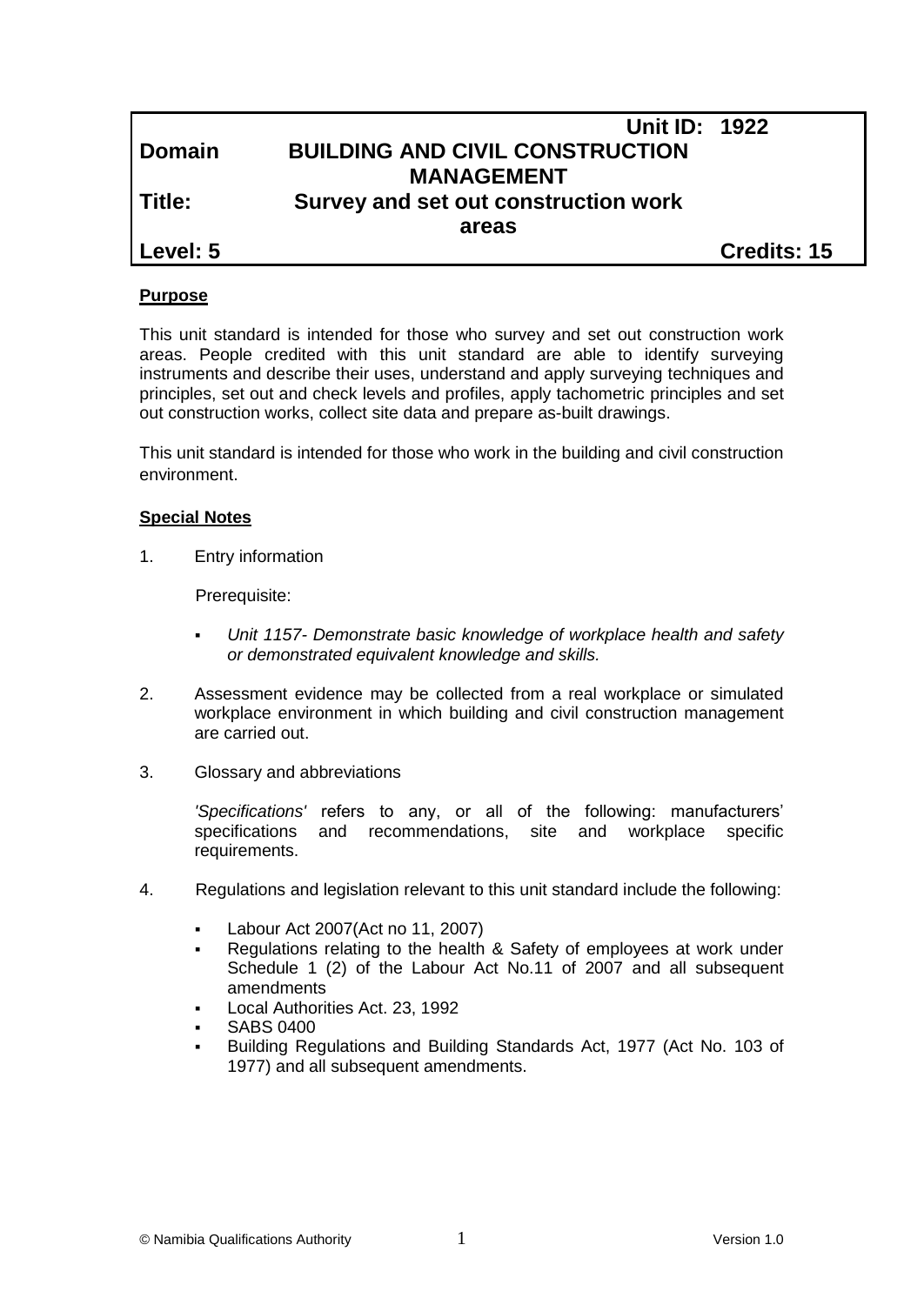## **Quality Assurance Requirements**

This unit standard and others within this subfield may be awarded by institutions which meet the accreditation requirements set by the Namibia Qualifications Authority and the Namibia Training Authority and which comply with the national assessment and moderation requirements. Details of specific accreditation requirements and the national assessment arrangements are available from the Namibia Qualifications Authority and the Namibia Training Authority on [www.nta.com.na.](http://www.nta.com.na/)

# **Elements and Performance Criteria**

# **Performance Criteria**

## **Range**

Surveying instrument include but not theodolite, dumpy level, dumpy level staff

## **Element 1: Identify surveying instruments and describe their uses**

- 1.1 Surveying instruments are identified and selected in line with job requirements and application.
- 1.2 Components and accessories are identified and their functions described.

# **Element 2: Understand and apply surveying techniques and principles**

### **Range**

Setting out principles includes the setting out of squares, curves, elevations, slopes, distances, vertical and horizontal surfaces.

Reference and survey control systems include setting out points (SOP), benchmarks, grids, centre and staked lines, as well as all survey control work.

# **Performance Criteria**

- 2.1 Setting out principles are explained.
- 2.2 Reference and survey control systems are established.
- 2.3 Techniques for setting out positions, levels (elevations) and slopes from established points are applied.
- 2.4 Surveying instruments are used, stored and safely handled in accordance with manufacturer specifications.
- 2.5 Information regarding dimensions and positions for surveying is obtained from drawings.
- 2.6 Survey errors are identified and eliminated in accordance with surveying principles.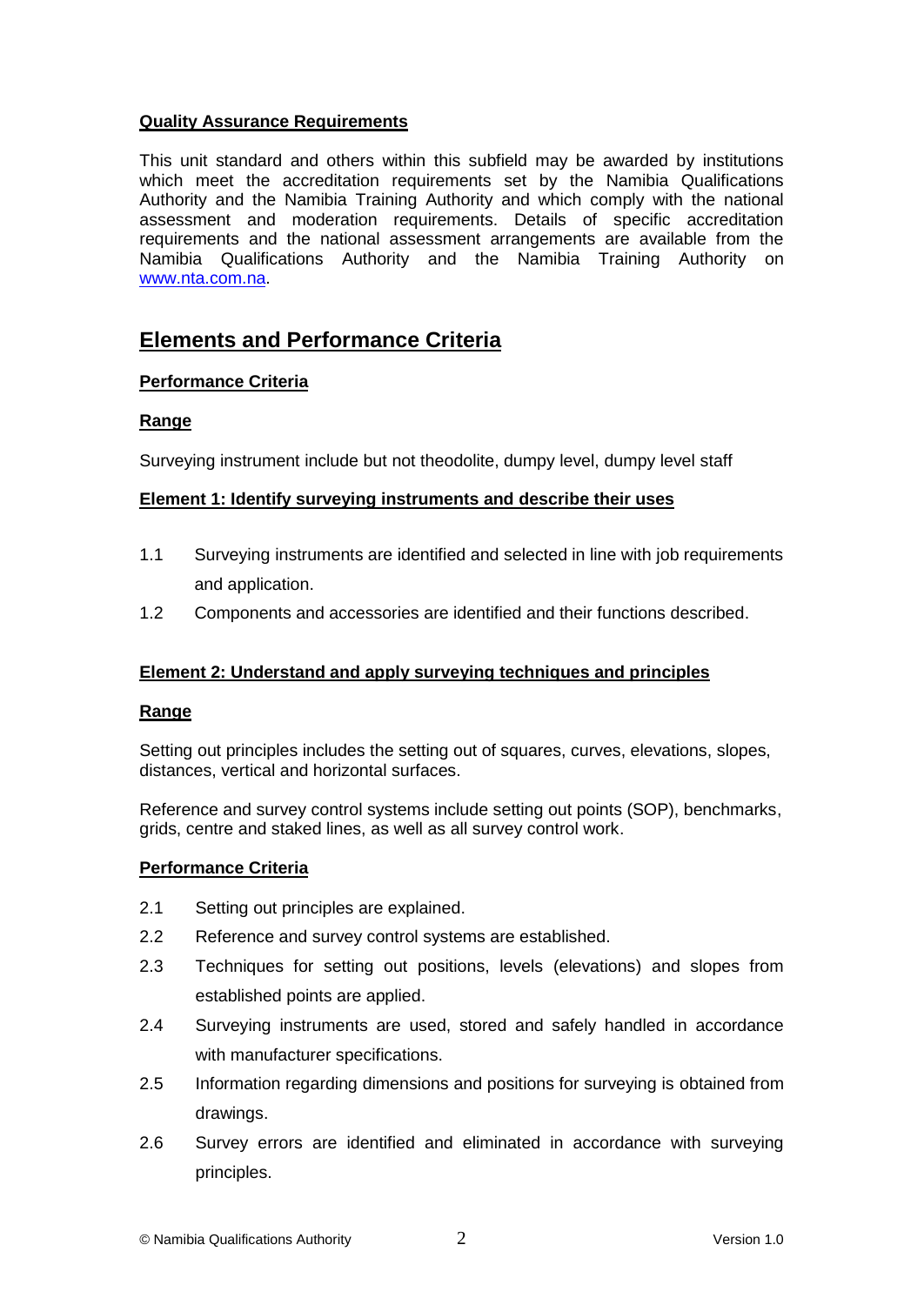# **Element 3: Set out and check levels and profiles**

## **Range**

Levelling and the transfer of levels include vertical measurement (heights, elevations and levels), the use of an automatic level and levelling staff, reading, booking and reducing of levels.

# **Performance criteria**

- 3.1 Levels are set out and transferred in accordance with survey information and drawings.
- 3.2 Profiles are established for construction works in accordance with drawings.
- 3.3 All surveying and setting out activities are checked to comply with survey information and drawings.

# **Element 4: Apply tachometric principles and set out construction works**

## **Range**

Tachometry includes the use of a tachometer (theodolite), setting up an instrument, reading and booking data, reducing tach-readings, producing a tach survey and the use of Joins and Polars.

# **Performance Criteria**

- 4.1 Principles of tachometry are applied in setting out and collection of data.
- 4.2 Surveying and setting out activities are checked to comply with survey information and drawings.
- 4.3 Taches principles are applied to produce a taches survey and contour plan.

# **Element 5: Collect site data and prepare as-built drawings**

### **Range**

Design changes include those made by the clients' representative, Engineer, Architect etc, and include site instructions, variation orders, change orders, and include any amendments made to position, height, or specification.

As-built drawings may be produced by amending existing drawings or by establishing new drawings, which incorporate all the permanent works and existing information.

### **Performance Criteria**

5.1 Information on site regarding existing services, features and structures, is collected using measurement and surveying techniques.